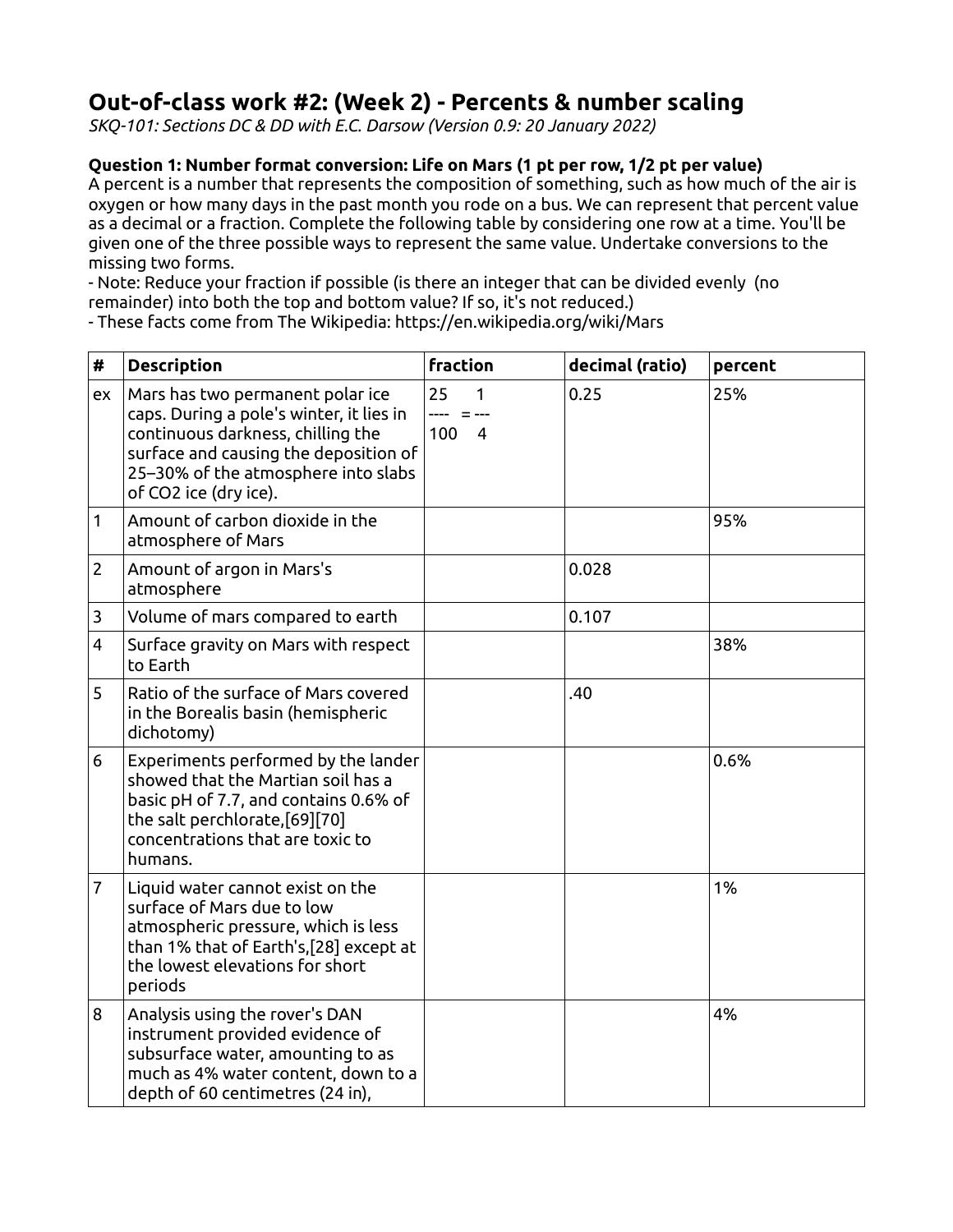## **Question 2: Product price ratios (10 pts:5 pts for a legitimate answer; 5pts for work)**

A ratio compares two values, such as the price offered for a product by seller X versus seller Y. (See section 3-A in your book). Ratios can be stated as two values separated by a colon like 1:4 or divided into a decimal value such as 1:4 = 0.25. We can think of the ratio as the multiplicative factor to transform the second value into the first.

**2A:** Choose a tool that you use often or expect to use in your future career, such as a laser-guided level (or a coffee machine). Use a catalog or The Interwebs to look up two sellers of this tool. Compare the prices offered for the same type of tool by your two sellers using a ratio, and interpret that ratio in a well-formed sentence. Document your work and sources.



| Tool name and use: $\,$ |                |                                                |  |
|-------------------------|----------------|------------------------------------------------|--|
| $\vert$ Retailer Name   | Price for tool | Product details (brand,<br>$ $ features, etc.) |  |
| X                       |                |                                                |  |
|                         |                |                                                |  |

Compute the price ratio of retailer X to retailer Y (and don't forget to show units THROUGHOUT your calculations--be careful!)

**2B:** Is the price ratio 1:1? Close to 1:1? If not, why not? AND What would a price ratio of 1:1 mean? (5 pts)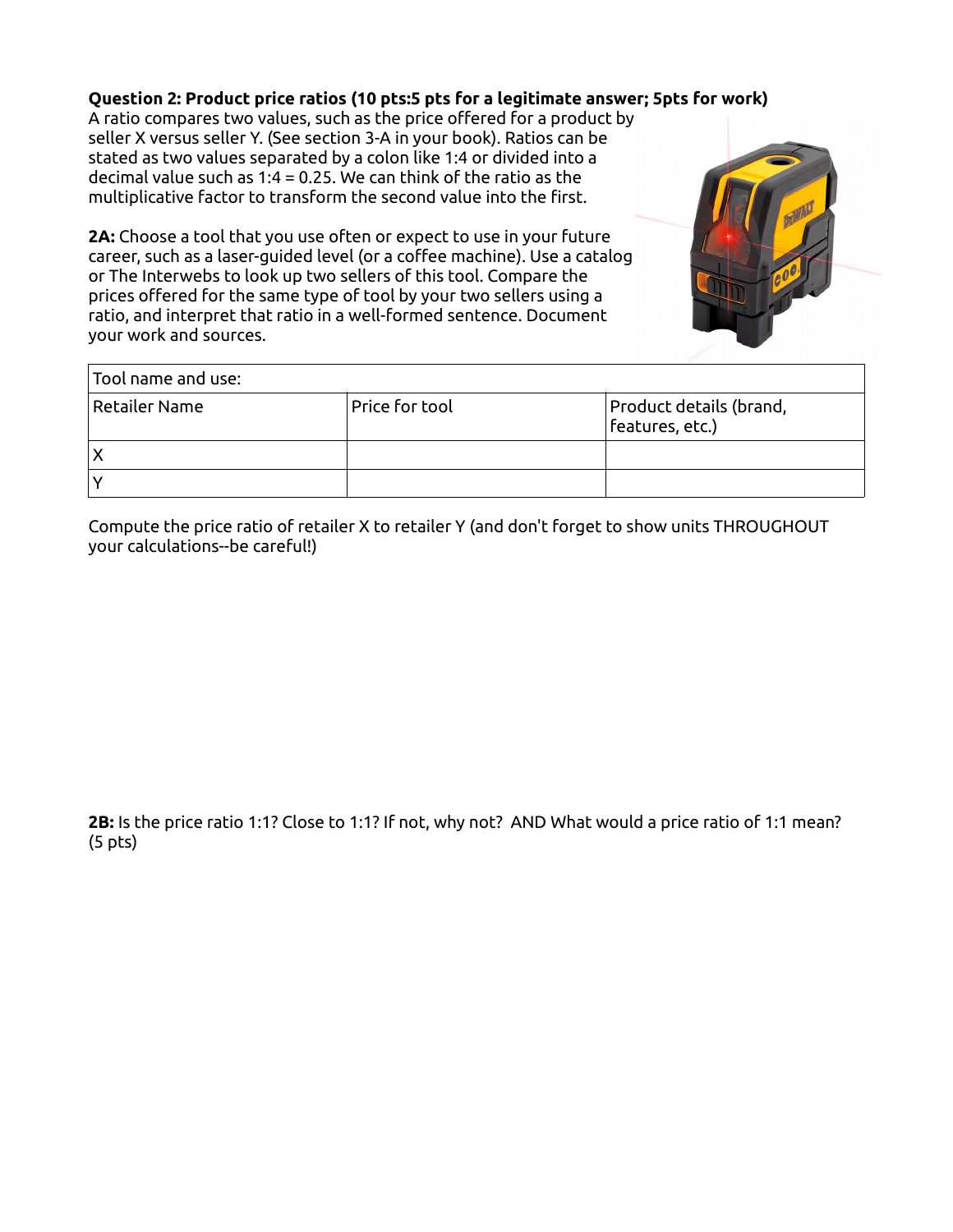#### **Question 3: Be a stealthy people watcher** (20 pts; 10 for complete documentation, 10 for calculations being accurate)

We can use a percent to describe the composition of something, or the frequency of some event occurring like a person walking by a building or window exhibiting a characteristic of interest, such as wearing a green hat. Choose a spot you can *safely* and *legally* and *ethically* observe passers by for a period of 5 continuous minutes. Example: A table by a vending machine or order counter. Or a window in your home looking onto a street and/or sidewalk.

Observation Location:

 $\overline{\phantom{a}}$  , where  $\overline{\phantom{a}}$  , where  $\overline{\phantom{a}}$  , where  $\overline{\phantom{a}}$ 

Decide on what you will be counting: (people or cars or something creative--birds?)

Now choose two characteristics that you can visually code--and do so so reliably and quickly--about this entity you are counting. (You are not being ask to talk to anybody!) For example: If you are counting pedestrians on a street, you might code: Is observed person 1) walking a dog 2) walking with a computer in their hand. If you are observing vehicles on a roadway, you could categorize them as 1) trucks or 2) busses

Characteristic 1: **Example 2018** 

Characteristic 2: \_\_\_\_\_\_\_\_\_\_\_\_\_\_\_\_\_\_\_\_\_\_\_\_\_\_\_\_\_\_\_\_\_\_\_\_

### **Do observation:**

Get setup at your observation location. Set a timer for 5 minutes, and tally how many total people or cars pass by. As they pass, also tally if they meet either or both of your characteristics. Use a table like this to record your data:

Start date/ time \_\_\_\_\_\_\_\_\_\_\_\_\_\_\_\_\_\_\_\_\_\_\_\_\_\_\_ End time (start + 5 mins): \_\_\_\_\_\_\_\_\_\_\_\_\_\_\_\_\_\_\_\_\_\_\_

| <b>OBSERVATION PERIOD 1</b> | Tick mark e.g.<br>IrrI1H11 | Counted total Counted total (convert ticks<br>to a number) |
|-----------------------------|----------------------------|------------------------------------------------------------|
| Observed cars/persons       |                            |                                                            |
| Has characteristic 1 of     |                            |                                                            |
| Has characteristic 2 of     |                            |                                                            |

**Analysis: 3A:** What percent of observed entities displayed characteristic 1? Show your computation and state your answer in a complete sentence:

**Analysis 3B:** What percent of observed entities displayed characteristic 1? Show your computation and state your answer in a complete sentence: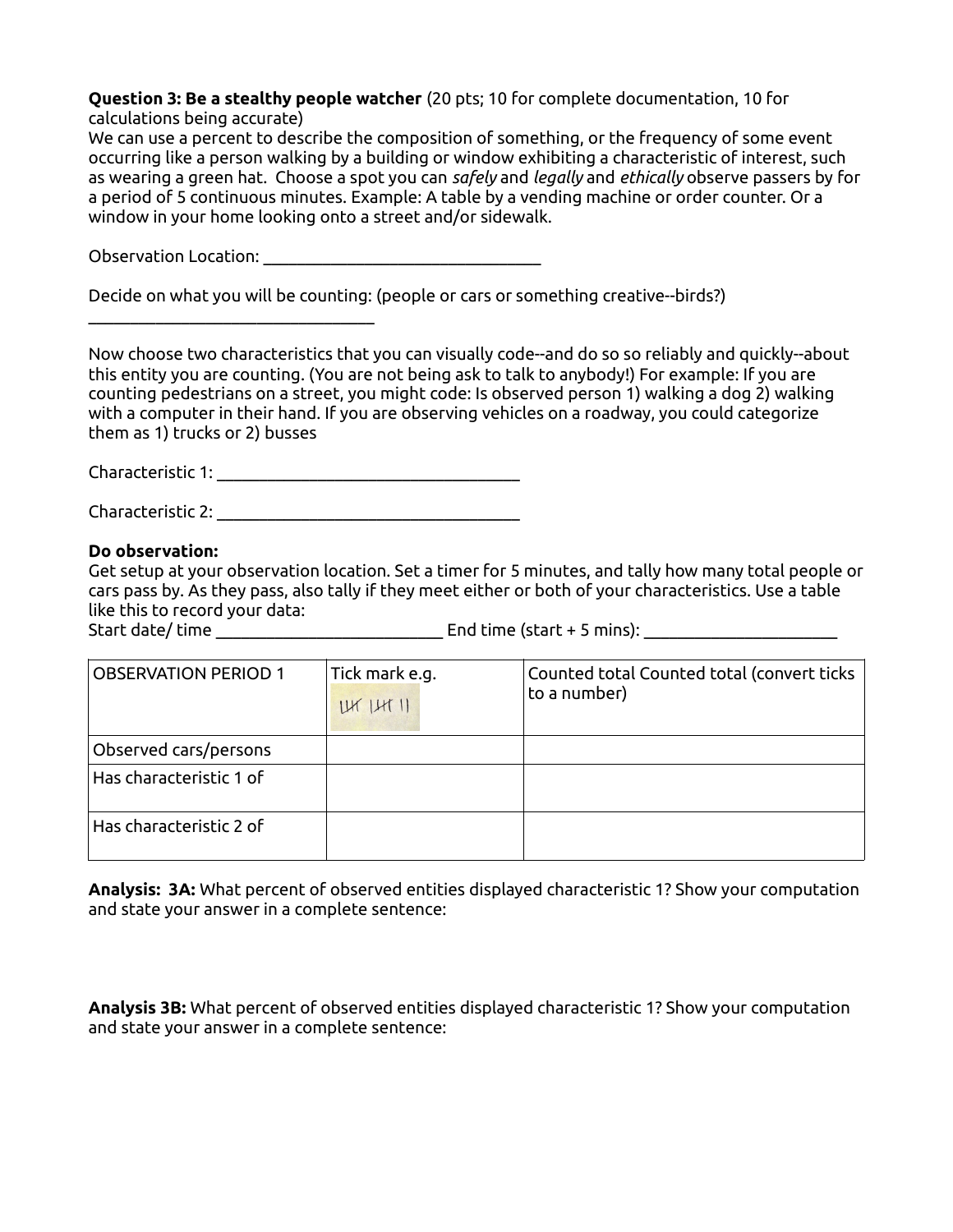### **Question 4: Percent change (20 pts; 5 per sub-question)**

Wait some amount of time, such as a few hours, or a day. Return to EXACTLY the same place of observation and conduct exactly the same 5 minute study you did for question 3

| Start date/time |  | End time (start $+$ 5 mins): |  |
|-----------------|--|------------------------------|--|
|                 |  |                              |  |

| <b>OBSERVATION PERIOD 2</b> | Tick mark e.g. | Counted total (convert ticks to a number) |
|-----------------------------|----------------|-------------------------------------------|
|                             | IrrI1H11       |                                           |
|                             |                |                                           |
| Observed cars/persons       |                |                                           |
| Has characteristic 1 of:    |                |                                           |
| Has characteristic 2 of:    |                |                                           |

**Compute:** Using our general formula for absolute and relative (percent) change, respond to these questions:

**4A)** Comparing observation period 2 to observation period 1, how did the frequency of observing characteristic 1 change? State your answer as BOTH an absolute change and a relative percent change and explain those numbers in a complete sentence. *Example: "From observation 1 to observation 2, five more drivers of vehicles passing South Braddock Ave & Roslyn street could be seen holding a mobile computer in their hand while operating the vehicle, which is an increase of 12% from period 1 to period 2.*

**4B)** Comparing observation period 2 to observation period 1, how did the frequency of observing characteristic 2 change? State your answer as BOTH an absolute change and a relative percent change and explain those numbers in a complete sentence.

**4C)** Comparing period ONE to period TWO, how did the overall number of counted entities change? Note: Keep careful track of your reference or base value.

**4D)** Consider the magnitude of the change. If there is a difference in either observed characteristics, why might that difference have occurred? i.e. Is something else going on besides just random variation in the world? If there is no difference in the frequency of observed characteristics, how surprised were you?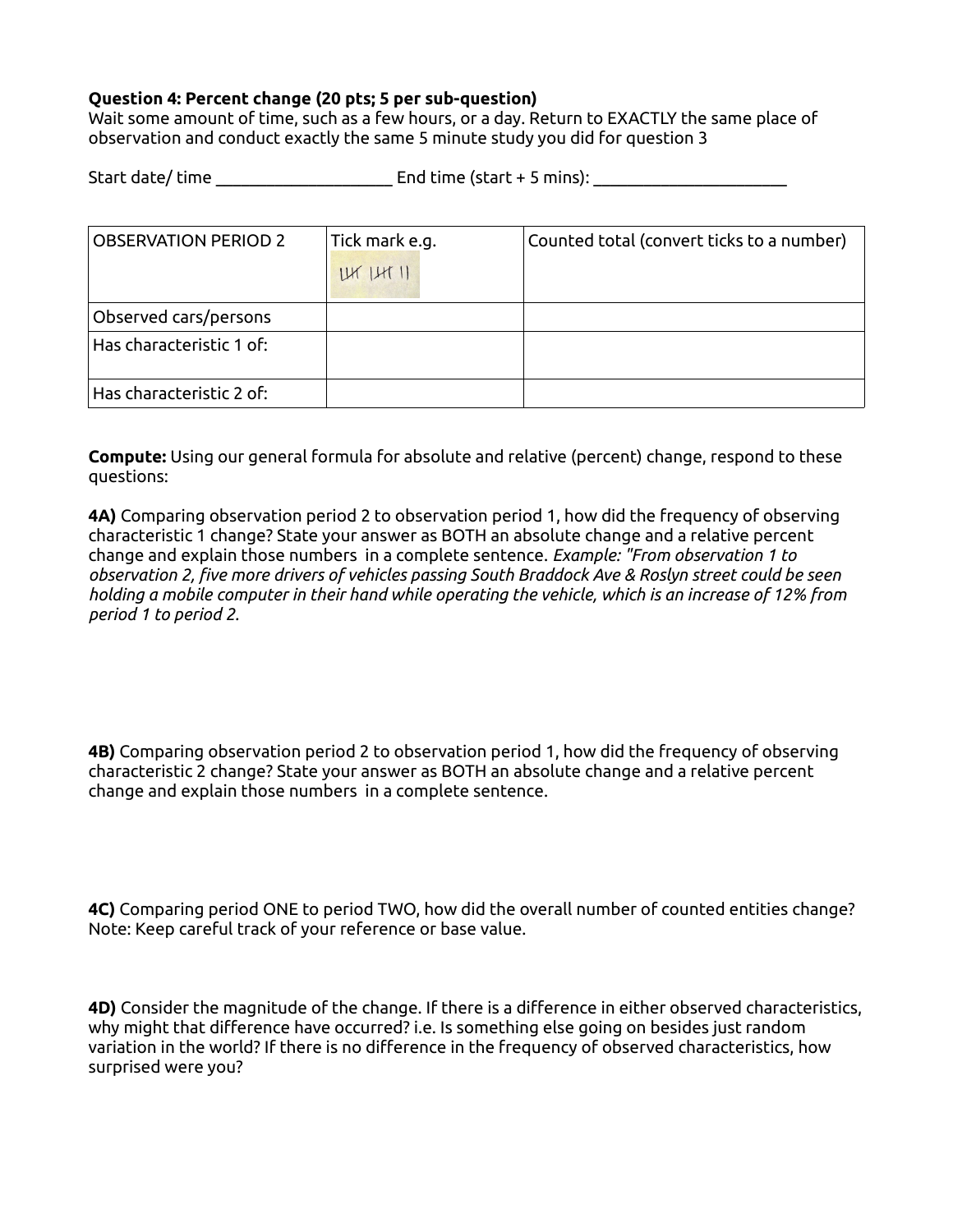**Question 5: Big and small numbers (20 pts; 10 for legitimate answers, 10 for neat work)** Blood is very important in human bodies, and is composed of very tiny constituents. The Wikipedia on Blood contains this information (with citations linked to the bottom of the page): https://en.wikipedia.org/wiki/Blood. (Accessed 20-JAN'22@1137h)

#### **Cells**

Further information: Complete blood count

One microliter of blood contains:

- 4.7 to 6.1 million (male), 4.2 to 5.4 million (female) erythrocytes:<sup>[7]</sup> Red blood cells contain the blood's hemoglobin and distribute oxygen. Mature red blood cells lack a nucleus and organelles in mammals. The red blood cells (together with endothelial vessel cells and other cells) are also marked by glycoproteins that define the different blood types. The proportion of blood occupied by red blood cells is referred to as the hematocrit, and is normally about 45%. The combined surface area of all red blood cells of the human body would be roughly 2,000 times as great as the body's exterior surface.<sup>[8]</sup>
- 4,000-11,000 leukocytes:<sup>[9]</sup> White blood cells are part of the body's immune system; they destroy and remove old or aberrant cells and cellular debris, as well as attack infectious agents (pathogens) and foreign substances. The cancer of leukocytes is called leukemia.
- . 200,000-500,000 thrombocytes:<sup>[9]</sup> Also called platelets, they take part in blood clotting (coagulation). Fibrin from the coagulation cascade creates a mesh over the platelet plug.



A scanning electron microscope (SEM) image of a normal red blood cell (left), a platelet (middle), and a white blood cell (right)

**5A)** Use Nadler's Formula for computing blood volume of a human (could be yourself, or a made up human). State your assumptions and show your calculations. State your answer in Liters!! Blood Volume (male) =  $0.3669h^3 + 0.03219w + 0.6041$ 

Blood Volume (female) =  $0.3561h^3 + 0.03308w + 0.1833$ Volume is computed in liters, height in meters, and weight in kilograms

**5B)** Recompute blood volume that you did for 5A, except assume the same height and weight but the other sex. What percent different is total blood volume using Nadler's formula between a human of the same weight and height but different sex? Be sure to describe your answer in a sentence that makes clear what sex you used as your base or reference value in your computations.

**5C)** Use your original blood volume from 5A and convert your answer to microliters, which is the unit The Wikipedia article uses to discuss counts of various cell constituents of blood. Show your work and box your final answer.